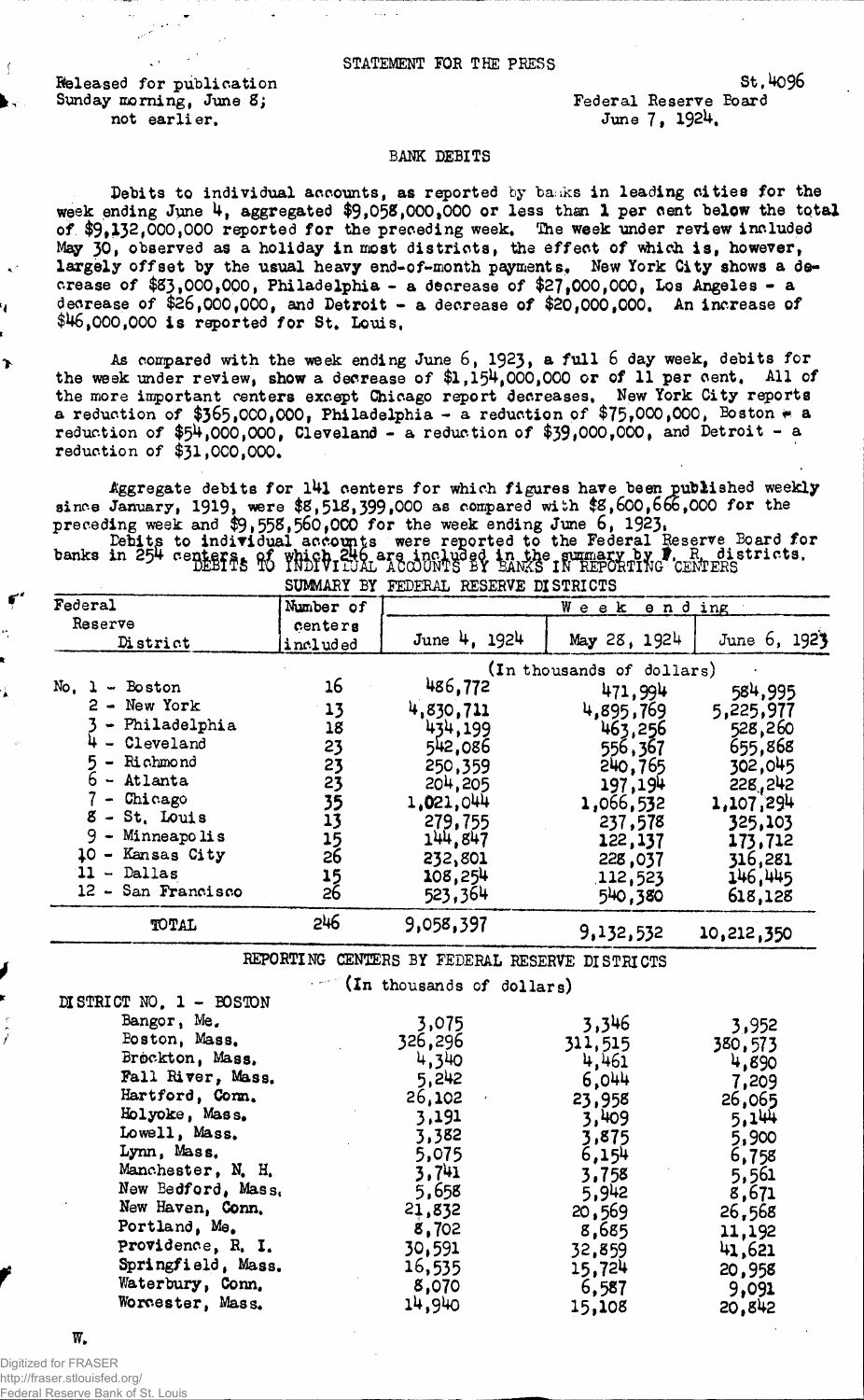| DEBITS TO INDIVIDUAL ACCOUNTS BY BANKS IN REPORTING CENTERS |                  |                           | st.4096a         |
|-------------------------------------------------------------|------------------|---------------------------|------------------|
|                                                             |                  | ending<br>Week            |                  |
|                                                             | June 4, $1924$   | May 28, 1924              | June 6, 1923     |
|                                                             |                  | (In thousands of dollars) |                  |
| DISTRICT NO. 2 - NEW YORK                                   |                  |                           | 28,441           |
| Albany, N.Y.                                                | 29,433           | 25,596                    | 4,893            |
| Binghamton, N.Y.                                            | 3,875<br>65,694  | 3,820<br>67,919           | 75,162           |
| Buffalo, N.Y.                                               | 3,612            | 3,857                     | 4,378            |
| Elmira, N.Y.<br>Jamestown, N.Y.                             | 3,947            | 3,720                     | 5,039            |
| Montclair, N. J.                                            | 3,944            | 3,364                     | 4,065            |
| Newark, N. J.                                               | 69,965           | 63,723                    | 76,261           |
| New York, N.Y.                                              | 4,540,627        | 4,623,301                 | 4,905,612        |
| Northern New Jersey Clearing                                |                  |                           |                  |
| House Association                                           | 43,670           | 43,323                    | 44,000           |
| Passaic, N. J.                                              | 8,395            | 6,835                     | 10,166           |
| Poughkeepsie, N.Y.                                          | 2,818            | 2,774                     |                  |
| Rochester, N.Y.                                             | 38,260           | 32,991                    | 46,413           |
| Stamford, Com.                                              | 4,079            | 3,665                     | 4,256            |
| Syracuse, N.Y.                                              | 15,210           | 13,655                    | 17,291           |
| DISTRICT NO. 3 - PHILADELPHIA                               |                  |                           |                  |
| Allentown, Pa.                                              | 7,099            | 5,478                     | 8,219            |
| Altoona, Pa.                                                | 3,420            | 3,205                     | 4,520            |
| Camden, N. J.                                               | 10,736           | 10,503                    | 13,356           |
| Chester, Pa.                                                | 4,560            | 4,746                     | 5,967            |
| Harrisburg, Pa.                                             | 8,113            | 8,709                     | 10,232           |
| Hazleton, Pa.                                               | 3,434            | 3,131                     | 3,628            |
| Johnstown, Pa.                                              | 4,718            | 5,230                     | 6,244            |
| Lancaster, Pa.                                              | 6,444            | 5,777                     | 5,963            |
| Lebanon, Pa.                                                | 1,623            | 1,599                     | 1,768            |
| Norristown, Pa.                                             | 781              | 808                       | 1,656            |
| Philadelphia, Pa.                                           | 323,246          | 350,294                   | 397,760          |
| Reading, Pa.                                                | 7,638            | 7,061                     | 10,757           |
| Seranton, Pa.<br>Trenton, N. J.                             | 13,700<br>12,773 | 19,300<br>12,067          | 16,100           |
| Wilkes-Barre, Pa.                                           | 9,879            | 10,405                    | 14,302<br>10,125 |
| Williamsport, Pa.                                           | 3,641            | 3,879                     | 4,330            |
| Wilmington, Del.                                            | 7,390            | 7,035                     | 8,111            |
| York, Pa.                                                   | 4,999            | 4,029                     | 5,222            |
|                                                             |                  |                           |                  |
| DISTRICT NO. 4 - CLEVELAND<br>Akron, Ohio                   | 13,989           | 17,978                    | 17,118           |
| Butler, Pa.                                                 | 2,203            | 2,085                     | 3,375            |
| Canton, Ohio                                                | 8,235            | 8,681                     | 10,737           |
| Cincinnati, Ohio                                            | 66,068           | 66,625                    | 81,467           |
| Cleveland, Ohio                                             | 129,689          | 130,457                   | 169,011          |
| Columbus, Ohio                                              | 27,653           | 29,520                    | 37,806           |
| Connellsville, Pa.                                          | 1,047            | 1,130                     | 1,394            |
| Dayton, Ohio                                                | 13,832           | 14,845                    | 18,188           |
| Erie, Pa.                                                   | 6,213            | 6,806                     | 8,339            |
| Greensburg, Pa.                                             | 4,079            | 4,813                     | 5,919            |
| Homestead, Pa.                                              | 1,101            | 837                       | 1,051            |
| Lexington, Ky.                                              | 4,133            | 5,139                     | 6,473            |
| Lima, Ohio                                                  | 4,136            | 4,034                     | 4,266            |
| Lorain, Ohio                                                | 1,339            | 1,426                     | 1,482            |
| New Brighton, Pa.<br>Oil City, Pa.                          | 2,804<br>2,634   | 2,493                     | 3,119            |
| Pittsburgh. Pa.                                             | 183,646          | 2,542                     | 3,813            |
| Springfield, Ohio                                           | 3,821            | 189,676<br>3,962          | 204,402          |
| Toledo, Ohio                                                | 39,148           | 36,393                    | 4,933            |
| Warren, Ohio                                                | 2,466            | 2,672                     | 41,935<br>3,071  |
| Wheeling, W. Va.                                            | 9,223            | 8,871                     | 10,449           |
| Youngstown, Ohio                                            | 11,945           | 12,670                    | 14,305           |
| Zanesville, Qhio                                            | 2,682            | 2,712                     | 3,215            |

 $\ddot{\phantom{a}}$ 

1

Digitized for FRASER http://fraser.stlouisfed.org/ Federal Reserve Bank of St. Louis

ł

بر

 $\bar{z}$ 

Ĵ,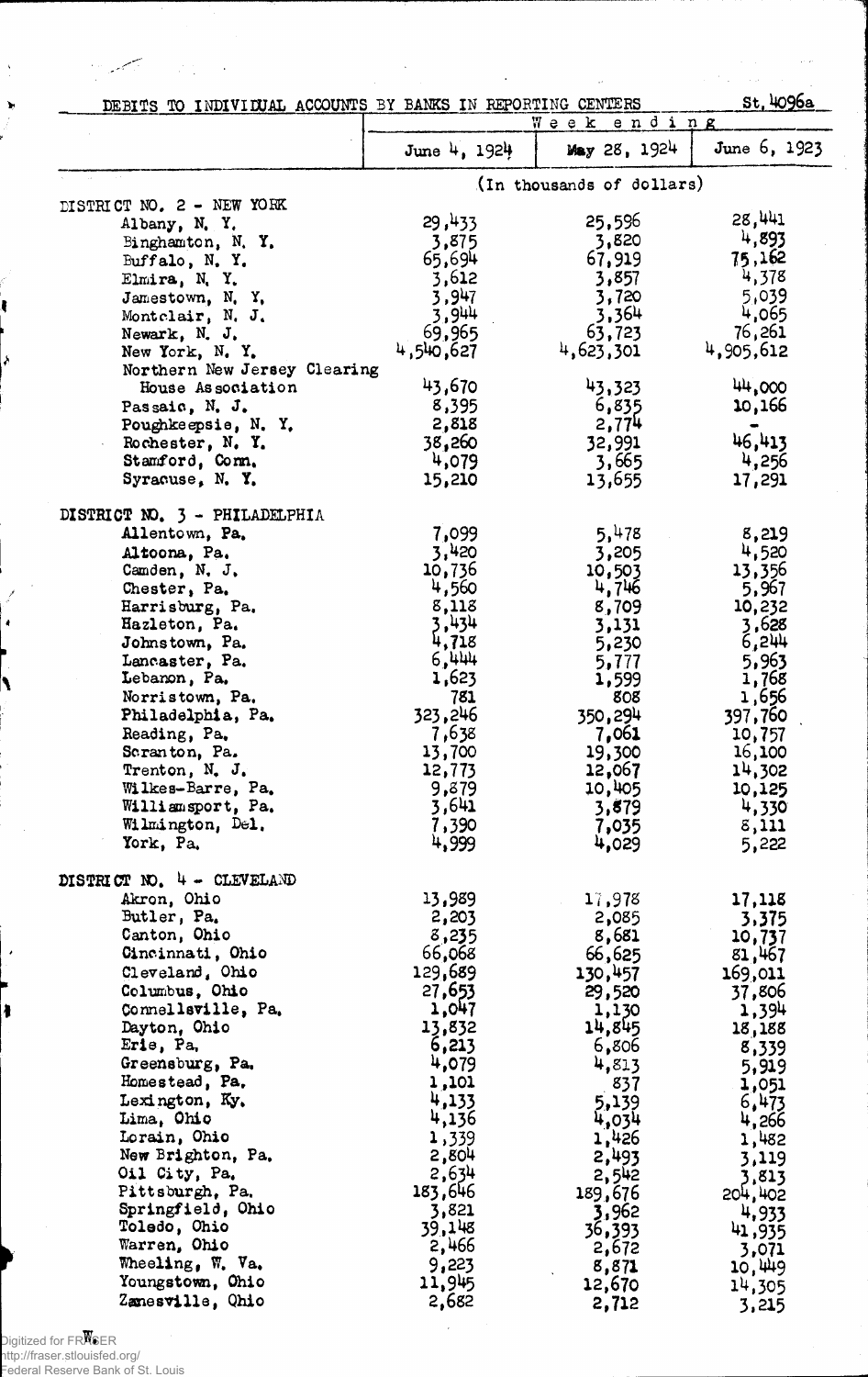| DEBITS TO INDIVIDUAL ACCOUNTS BY BANKS IN REPORTING CENTERS |              |                           | St.4096b     |  |
|-------------------------------------------------------------|--------------|---------------------------|--------------|--|
| $\sim$ $_{\rm L}$                                           |              | Week ending               |              |  |
|                                                             | June 4, 1924 | May 28, 1924              | June 6, 1923 |  |
|                                                             |              | (In thousands of dollars) |              |  |
| DISTRICT NO. 5 - RICHMOND                                   |              |                           |              |  |
| Asheville, N. C.                                            | 5,703        | 5,722                     | 4,626        |  |
| Baltimore, Md.                                              | 79,470       | 77,940                    | 102,700      |  |
| Charleston, S. C.                                           | 6,724        | 5,545                     | 6,981        |  |
| Charleston, W. Va.                                          | 7,135        | 7,035                     | 9,906        |  |
| Charlotte, N. C.                                            | 9,614        | 8,181                     | 9,158        |  |
| Columbia, S. C.                                             | 4,383        | 3,900                     | 4,800        |  |
| Cumberland, Md.                                             | 1,891        | 2,103                     | 2,199        |  |
| Danville, Va.                                               | 1,574        | 1,627                     | 2,129        |  |
| Durham, N. C.                                               | 3,978        | 3,983                     | 4,000        |  |
| Greensboro, N. C.                                           | 5,092        | 4,383                     | 5.384        |  |
| Greenville, S. u.                                           | 4,626        | 3,864                     | 4,996        |  |
| Hagerstown, Md.                                             | 2,021        | 1,984                     | 2,772        |  |
| Huntington, W. Va.                                          | 5,718        | 4,996                     | 6,738        |  |
| Lynchburg, Va.                                              | 3,854        | 3,880                     | 4,765        |  |
| Newport News, Va.                                           | 1,369        | 1,206                     | 1,867        |  |
| Norfolk, Va.                                                | 13,833       | 13,969                    | 16,789       |  |
| Raleigh, N. C.                                              | 5,028        | 7,094                     | 7,300        |  |
| Richmond, Va.                                               | 25,466       | 23,361                    | 32,082       |  |
| Roanoke, Va.                                                | 5,908        | 5,173                     | 6,428        |  |
| Spartanburg, S. C.                                          | 2,641        | 3,023                     | 2,358        |  |
| Washington, D. C.                                           | 43,348       | 41,858                    | 51,304       |  |
| Wilmington, N. C.                                           | 4,801        | 3,822                     | 5,474        |  |
| Winston-Salem, N. C.                                        | 6,182        | 6,116                     | 7,289        |  |
| DISTRICT NO. 6 - ATLANTA                                    |              |                           |              |  |
| Albany, Ga.                                                 | 793          | 861                       | 1,107        |  |
| Atlanta, Ga.                                                | 27,063       | 27,811                    | 38,535       |  |
| Augusta, Ga.                                                | 5,487        | 5,443                     | 5,500        |  |
| Birmingham, Ala.                                            | 22,726       | 21,145                    | 23,767       |  |
| Brunswick, Ga.                                              | 572          | 523                       | 657          |  |
| Chattanooga, Tenn.                                          | 7,349        | 7,409                     | 8,965        |  |
| Columbus, Ga.                                               | 2,150        | 2,244                     | 2,567        |  |
| Dothan, Ala.                                                | 193          | 392                       | 540          |  |
| Elberton, Ga.                                               |              | 208                       | 150          |  |
| Jackson, Miss.                                              | 3,100        | 2,700                     | 2,721        |  |
| Jacksonville, Fla,                                          | 12,279       | 11,902                    | 12,235       |  |
| Knoxville, Tenn.                                            | 6,162        | 6,558                     | 8,563        |  |
| Macon, Ga.                                                  | 4,282        | 3,774                     | 4,233        |  |
| Meridian, Miss.                                             | 3,489        | 4,099                     | 4,022        |  |
| Mobile, Ala.                                                | 5,717        | 6,074                     | 6,578        |  |
| Montgomery, Ala.                                            | 4,477        | 3,965                     | 4,486        |  |
| Nashville, Tenn.                                            | 14,883       | 14,605                    | 19,188       |  |
| Newnan, Ga.                                                 | 389          | 339                       | 315          |  |
| New Orleans, La.                                            | 61,853       | 58,118                    | 62,187       |  |
| Pensacola, Fla.                                             | 1,691        | 1,292                     | 1,822        |  |
| Savannah, Ga.                                               | 9,843        | 7,742                     | 9,779        |  |
| Tampa, Fla.                                                 | 7,394        | 7,872                     | 7,956        |  |
| Valdosta, Ga,                                               | 856          | 901                       | 1,022        |  |
| Vicksburg, Miss.                                            | 1,457        | 1,425                     | 1,497        |  |

l,

w.

ŧ

ŧ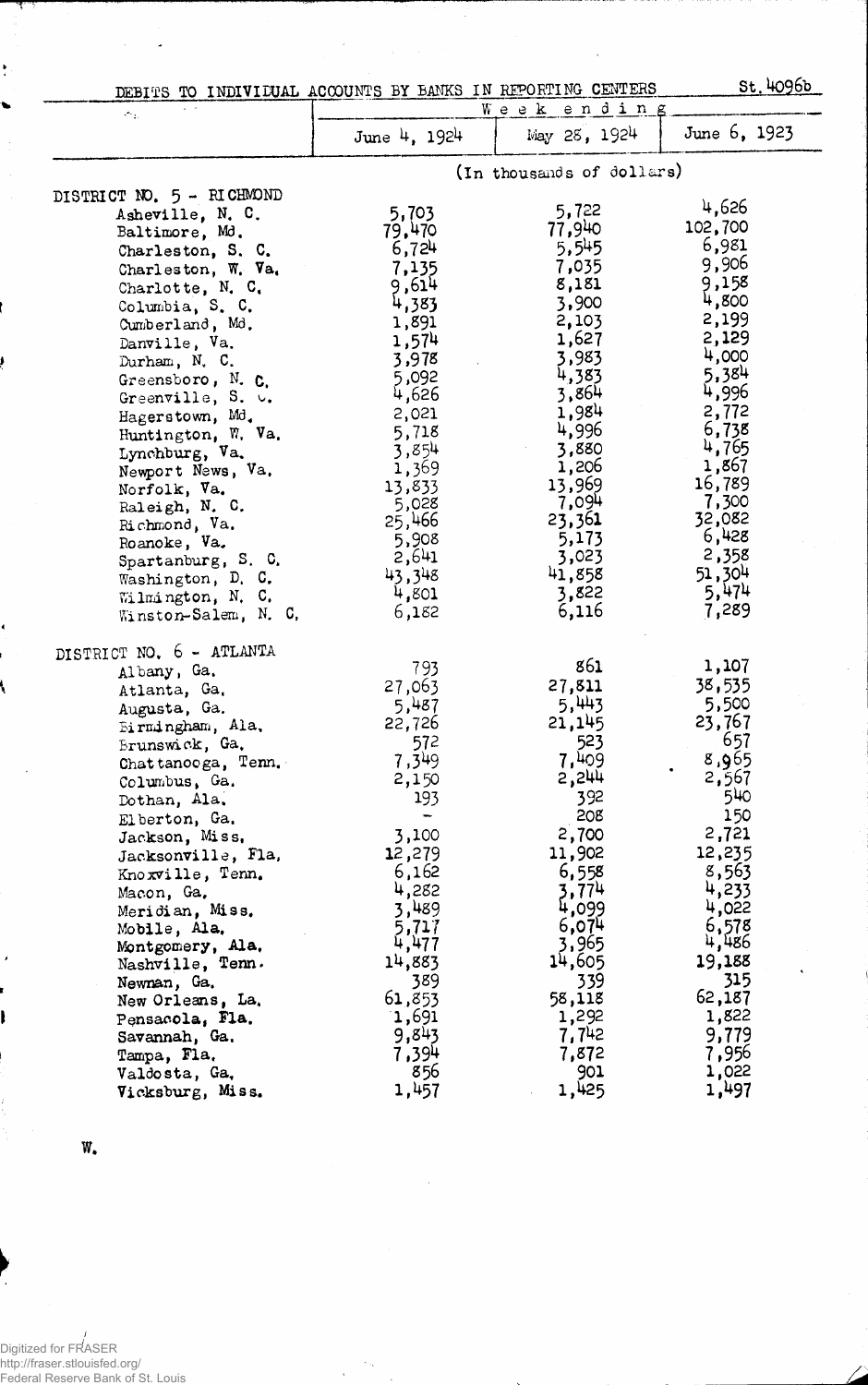| St.409fc<br>DEBITS TO INDIVIDUAL ACCOUNTS BY BANKS IN REPORTING CENTERS<br>Week ending |                |                           |              |
|----------------------------------------------------------------------------------------|----------------|---------------------------|--------------|
|                                                                                        |                |                           |              |
|                                                                                        | June 4, 1924   | May 28, 1924              | June 6, 1923 |
|                                                                                        |                | (In thousands of dollars) |              |
| DISTRICT NO. 7 - CHICAGO                                                               |                |                           |              |
| Adrian, Mich.                                                                          | 911            | 805                       | 918          |
| Aurora, Ill.                                                                           | 2,942          | 3,150                     | 3,465        |
| Bay City, Mich.                                                                        | 2,655          | 2,429                     | 2,357        |
| Bloomington, Ill.                                                                      | 2,776          | 2,016                     | 2,953        |
| Cedar Rapids, Iowa                                                                     | 6,872          | 6,042                     | 8,261        |
| Chicago, Ill                                                                           | 634,987        | 651,543                   | 619,832      |
| Danville, Ill.                                                                         | 3,100          | 2,700                     | 3,900        |
| Davenport, Iowa                                                                        | 6,553          | 6,175                     | 8,662        |
| Decatur, Ill.                                                                          | 3,456          | 3,281                     | 4,005        |
| Des Moines, Iowa                                                                       | 23,723         | $2^{1}$ , 157             | 22,749       |
| Detroit, Mich.                                                                         | 131,245        | 151,030                   | 162,334      |
| Dubuque, Iowa                                                                          | 2,902          | 2,909                     | 3,824        |
| Flint, Mich,                                                                           | 7,186          | 6,757                     | 8,745        |
| Fort Wayne, Ind.                                                                       | 8,317          | 8,800                     | 14,703       |
| Gary, Ind.                                                                             | 2,675          | 5,147                     | 3,261        |
| Grand Rapids, Mich.                                                                    | 13,956         | 16,076                    | 16,895       |
| Green Bay, Wis.                                                                        | 2,570          | 2,337                     | 2,853        |
| Hammond, Ind.                                                                          | 2,850          | 4,280                     | 3,920        |
| Indianapolis, Ind.                                                                     | 31,164         | 31,956                    | 41,250       |
| Jackson, Mich,                                                                         | 4,105          | 4,297                     | 5,536        |
| Kalamazoo, Mich.                                                                       | 4,588          | 4,264                     | 5,565        |
| Lansing, Mich.                                                                         | 4,884          | 6,538                     | 10,915       |
| Mason City, Iowa                                                                       | 2,331          | 1,806                     | 2,806        |
| Milwaukee, Wis.                                                                        | 51,949         | 53,333                    | 71,497       |
| Moline, Ill.                                                                           | 1,918          | 1,369                     | 2,152        |
| Muscatine, Iowa                                                                        | 939            | 1,092                     | 1,680        |
| Oshkosh, Wis.                                                                          | 2,100          | 2,200                     | 3,000        |
| Peoria, Ill.                                                                           | 9,059          | 8,594                     | 9,944        |
| Rockford, Ill.                                                                         | 6,157          | 5,195                     | 6,185        |
| Saginaw, Mich.                                                                         | 4,162          | 5,014                     | 5,189        |
| Sioux City, Iowa                                                                       | 14,909         | 15,461                    | 18,717       |
| South Bend, Ind.                                                                       | 8,076          | 10,325                    | 11,977       |
| Springfield, Ill.                                                                      | 6,632          | 7,162                     | 6,797        |
| Terre Haute, Ind.                                                                      | 4,434          | 5,039                     | 5,634        |
| Waterloo, Iowa                                                                         | 3,961          | 3,253                     | 4,813        |
| DISTRICT NO. 8 - ST. LOUIS                                                             |                |                           |              |
| East St. Louis and                                                                     |                |                           |              |
| Nat'l Stock Yards, Ill.                                                                |                |                           |              |
| Eldorado, Ark.                                                                         | 8,555<br>1,606 | 10,136                    | 11,286       |
| Evansville, Ind.                                                                       | 6,074          | 1,722                     | 3,341        |
| Fort Smith, Ark.                                                                       | 2,349          | 6,132                     | 7,048        |
| Greenville, Miss.                                                                      | 698            | 2,620<br>628              | 3,930        |
| Helena, Ark.                                                                           | 840            |                           | 818          |
| Little Rock, Ark.                                                                      | 11,612         | 732                       | 1,009        |
| Louisville, Ky.                                                                        | 32,153         | 12,338                    | 12,414       |
| Memphis, Tenn.                                                                         |                | 33,364                    | 47,905       |
| Owensboro, Ky.                                                                         | 23,772         | 23,684                    | 33,615       |
| Quincy, Ill.                                                                           | 1,117          | 1,024                     | 1,488        |
| St. Louis, Mo.                                                                         | 2,273          | 2,281                     | 3,103        |
|                                                                                        | 187,113        | 141,448                   | 194,734      |
| Sedalia, Mo.<br>Springfield, Mo.                                                       | 1,047          | 850                       |              |
|                                                                                        | 1,593          | 1,469                     | 4,412        |

 $\beta$  ,  $\beta$ 

 $\gamma$  and  $\gamma_{\rm F}$ 

 $\hat{\boldsymbol{\gamma}}$ 

٠

 $\bar{\gamma}$ 

 $\alpha$  ,  $\beta$ 

 $\tau \sim \beta$ 

w.

 $\mu\sigma\neq\infty$ 

 $\,$   $\,$ 

Þ

 $\ddot{\bullet}$ 

 $\vert$ 

 $\frac{1}{2}$ 

 $\pmb{\zeta}$ 

 $\ddot{\phantom{a}}$ 

 $\ddot{\phantom{a}}$  $\epsilon$ 

 $\ddot{\phantom{a}}$ 

 $\frac{1}{\sqrt{2}}\frac{1}{\sqrt{2}}\frac{d\theta}{d\theta}=\frac{1}{2}\frac{1}{2}\frac{d\theta}{d\theta}$ 

 $\hat{\boldsymbol{\theta}}$ 

المالاني

 $\frac{1}{2} \frac{1}{2} \frac{1}{2}$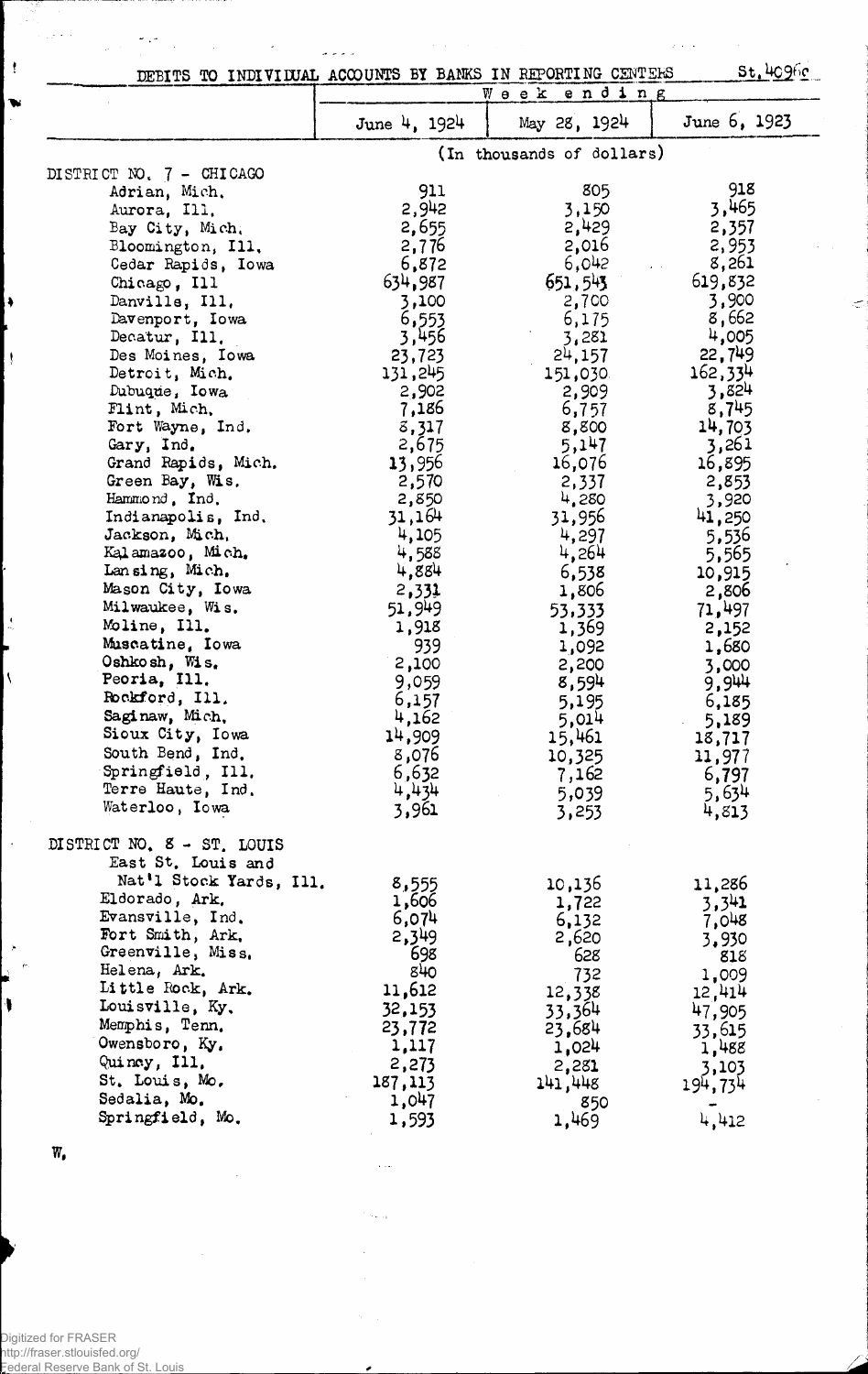|                                                             |                  |                           | st. 4096d    |
|-------------------------------------------------------------|------------------|---------------------------|--------------|
| DEBITS TO INDIVITUAL ACCOUNTS BY BANKS IN REPORTING CENTERS |                  | Week ending               |              |
|                                                             |                  |                           |              |
|                                                             | June 4, 1924     | May 28, 1924              | June 6, 1923 |
|                                                             |                  | (In thousands of dollars) |              |
| DISTRICT NO. 9 - MINNEAPOLIS                                |                  |                           |              |
| Aberdeen, S. D.                                             | 1,063            | 1,085                     | 1,427        |
| Billings, Mont.                                             | 1,720            | 1,400                     | 1,923        |
| Dickinson, N. D.                                            | 291              | 273                       | .331         |
| Duluth, Minn.                                               | 24,855           | 13,817                    | 25,986       |
| Fargo, N. D.                                                | 2,364            | 2,149                     | 3,385        |
| Grand Forks, N. D.                                          | 1,184            | 1,067                     |              |
|                                                             | 2,151            | 1,527                     | 2,021        |
| Helena, Mont,                                               | 407              | .313                      | 282          |
| Jamestown, N. D.                                            |                  | 1,928                     | 3,109        |
| LaCrosse, Wis.                                              | 2,102            |                           | 77,629       |
| Minneapolis, Minn.                                          | 68,108           | 62,047                    | 1,111        |
| Minot, N. D.                                                | 785              | 872<br>456                | 785          |
| Red Wing, Minn.                                             | 743              |                           | 48,396       |
| St. Paul, Minn.                                             | 34,834           | 31,207                    | 4,231        |
| Sioux Falls, S. D.                                          | 2,668            | 2,415                     |              |
| South St. Paul, Minn.                                       | 5,297            | 5,608                     | 1,816        |
| Superior, Wis.                                              | 1,697            | 1,580                     | 1,280        |
| Winona, Minn.                                               | 1,059            | 1,068                     |              |
| DISTRICT NO. 10 - KANSAS CITY                               |                  |                           |              |
| Atchison, Kans.                                             | 1,304            | 1,289                     | 1,498        |
| Bartlesville, Okla.                                         | 2,956            | 2,222                     | 3,416        |
| Casper, Wyo.                                                | 2,616            | 2,669                     | 4,578        |
| Cheyenne, Wyo.                                              | 2,654            | 1,596                     | 2,850        |
| Colorado Springs, Colo.                                     | 2,369            | 2,367                     | 3,337        |
| Denver, Colo.                                               | 34,197           | 32,525                    | 41,823       |
| Enid, Okla.                                                 | 2,528            | 2,042                     | 3,132        |
| Fremont, Neb.                                               | 745              | 711                       | 997          |
|                                                             | 631              | 528                       | 781          |
| Grand Junction, Colo.                                       |                  | 604                       | 843          |
| Guthrie, Okla.                                              | 734<br>2,036     | 1,601                     | 2,211        |
| Independence, Kans.                                         | 2,678            | 2,771                     | 3,461        |
| Joplin, Mo.                                                 | 4,191            | 4,339                     | 4,529        |
| Kansas City, Kans,                                          | 65,639           | 65,628                    | 94,318       |
| Kansas City, Mo.                                            |                  | 843                       | 1,135        |
| Lawrence, Kans.                                             | 957              | 5,170                     |              |
| Lincoln, Neb.                                               | 6,255            |                           | 838          |
| McAlester, Okla.                                            | 906              | 763                       |              |
| Muskogee, Okla.                                             | 3,105            | 2,483                     | 26,810       |
| Oklahoma City, Okla.                                        | 17,252           | 14,999                    |              |
| Okmulgee, Okla.                                             | 1,975            | 1,638                     | 2,191        |
| Omaha, Neb.                                                 | 34,848           | 38,987                    | 51,509       |
| Parsons, Kans.                                              | $\therefore$ 713 | 565                       | 986          |
| Pittsburg, Kans.                                            | 1,030            | 1,143                     | 1,376        |
| Pueblo, Colo.                                               | 3,523            | 3,951                     | 4,677        |
| St. Joseph, Mo.                                             | 18,165           | 13,465                    | 17,449       |
| Topeka, Kans,                                               | 2,031            | 2,793                     | 4,319        |
| Tulsa, Okla.                                                | 18,475           | 20,959                    | 24,330       |
| Wichita, Kans,                                              | 7,648            | 7,039                     | 12,887       |

 $\label{eq:2} \begin{split} \mathcal{L}(\mathbf{z}) & = \frac{1}{2} \sum_{i=1}^{2} \mathcal{L}(\mathbf{z}) \mathcal{L}(\mathbf{z}) \mathcal{L}(\mathbf{z}) \mathcal{L}(\mathbf{z}) \mathcal{L}(\mathbf{z}) \mathcal{L}(\mathbf{z}) \mathcal{L}(\mathbf{z}) \mathcal{L}(\mathbf{z}) \mathcal{L}(\mathbf{z}) \mathcal{L}(\mathbf{z}) \mathcal{L}(\mathbf{z}) \mathcal{L}(\mathbf{z}) \mathcal{L}(\mathbf{z}) \mathcal{L}(\mathbf{z}) \mathcal{L}(\mathbf$ 

 $\hat{\beta}$ 

 $\label{eq:2.1} \frac{d\mathbf{r}}{dt} = \frac{1}{\sqrt{2\pi}}\frac{1}{\sqrt{2\pi}}\frac{d\mathbf{r}}{dt},$ 

 $\ddot{\phantom{0}}$ 

 $\overline{W}_a$ 

 $\frac{1}{2}$ 

 $\mathcal{E}$ 

 $\overline{\phantom{a}}$ 

 $\frac{1}{4}$ 

Ļ

ł